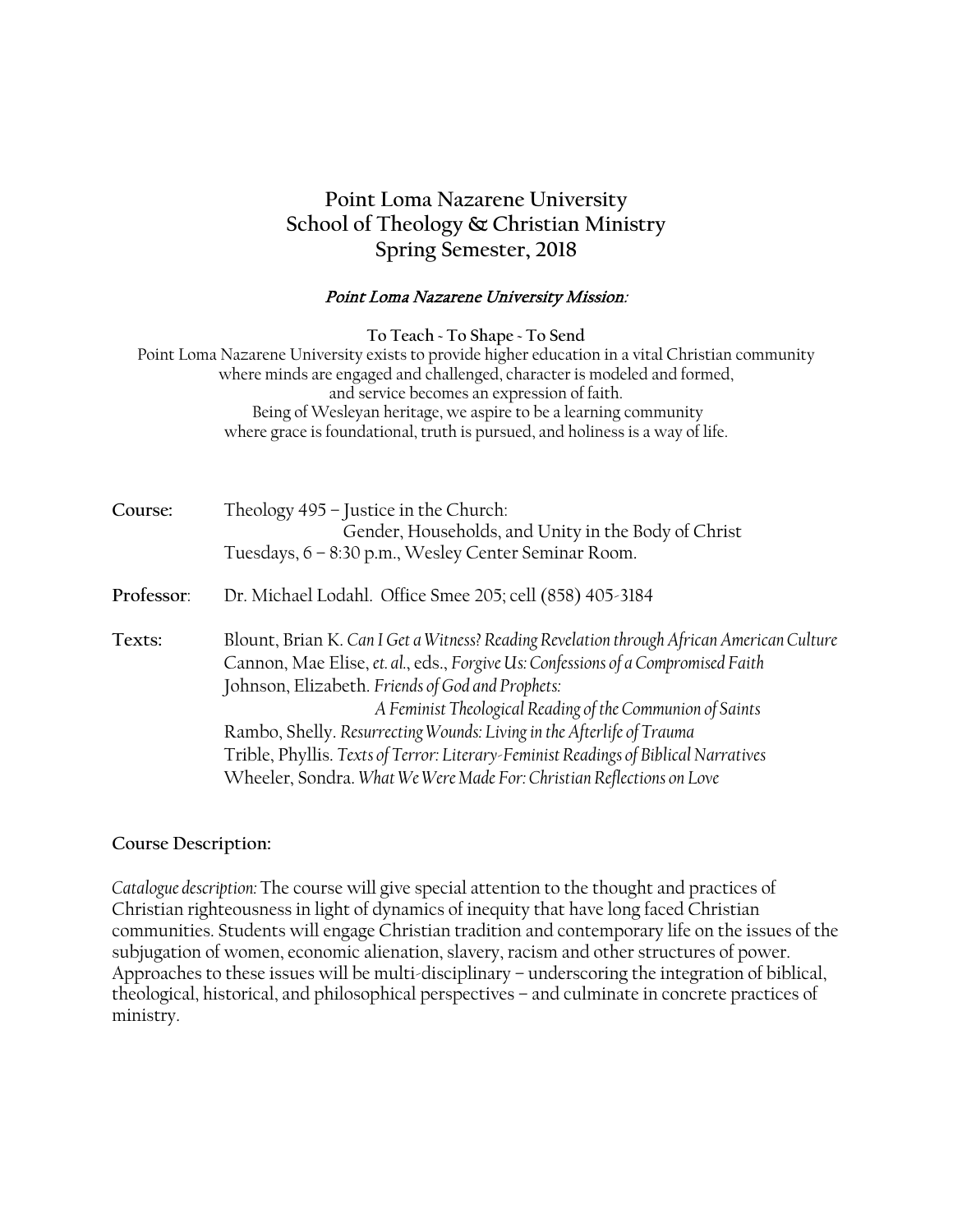### **Course Learning Outcomes.** *Upon successful completion of this course, you will have***:**

- 1) demonstrated growing awareness of pressing theological themes of liberation and human flourishing in theological writing of the past half-century;
- 2) adequately grasped the practical implications of the themes in #1 above for ecclesiology (doctrine of the church) and Christian ministry;
- 3) demonstrated the ability to reflect critically and creatively on the integration of biblical, theological, historical and philosophical models of interpretation; and
- 4) further developed communication skills, both oral and written, in theological vocabulary and discourse.

#### **Course Requirements:**

- 1) Consistent and conscientious reading of assigned texts for each seminar session (CLO 1).
- 2) Consistent class attendance and participation (CLOs 1, 3). Because this is a weekly seminar, any more than one absence during this semester will have a dramatically deleterious effect upon semester grade. For any anticipated absence(s), please notify the professor. *This attendance requirement includes at least one of Shelly Rambo's lectures in this spring's Wiley Lecture Series in Theology.*
- 3) Weekly journal of notes, questions, reactions and random thoughts inspired by assigned reading, due on the Monday evening prior to class, no later than 8 p.m. (CLOs 1, 2, 3, 4).
- *4)* Leadership in discussion twice during the semester. (CLOs 3, 4)
- *5)* A 10-12 page paper that will draw from course readings and discussions to explore implications for the vocation for which the student is preparing. This paper should include both theoretical and practical considerations, and should draw upon other resources as well (especially theological, religious, or pedagogical journal articles accessible in the PLNU library or database). (CLOs 1, 2, 3, 4)
- *6)* Final examination, which will entail a presentation of one's paper for class discussion.  $(CLO<sub>4</sub>)$

## **Final Grade:**

Will be determined on the basis of seminar attendance and participation (15%), weekly journal notes (3% each x 11 = 33%), two discussion leadership opportunities (8% each), term paper (24%) and final exam / presentation of one's term paper (12%).

|  |  | 94-100, A; 90-93, A-; 87-89, B+; 83-86, B; 80-82, B-; 77-79, C+; |                                                                   |
|--|--|------------------------------------------------------------------|-------------------------------------------------------------------|
|  |  |                                                                  | 73-76, C; 70-72, C-; 67-69, D+; 60-66, D; 56-59, D-; below 56, F. |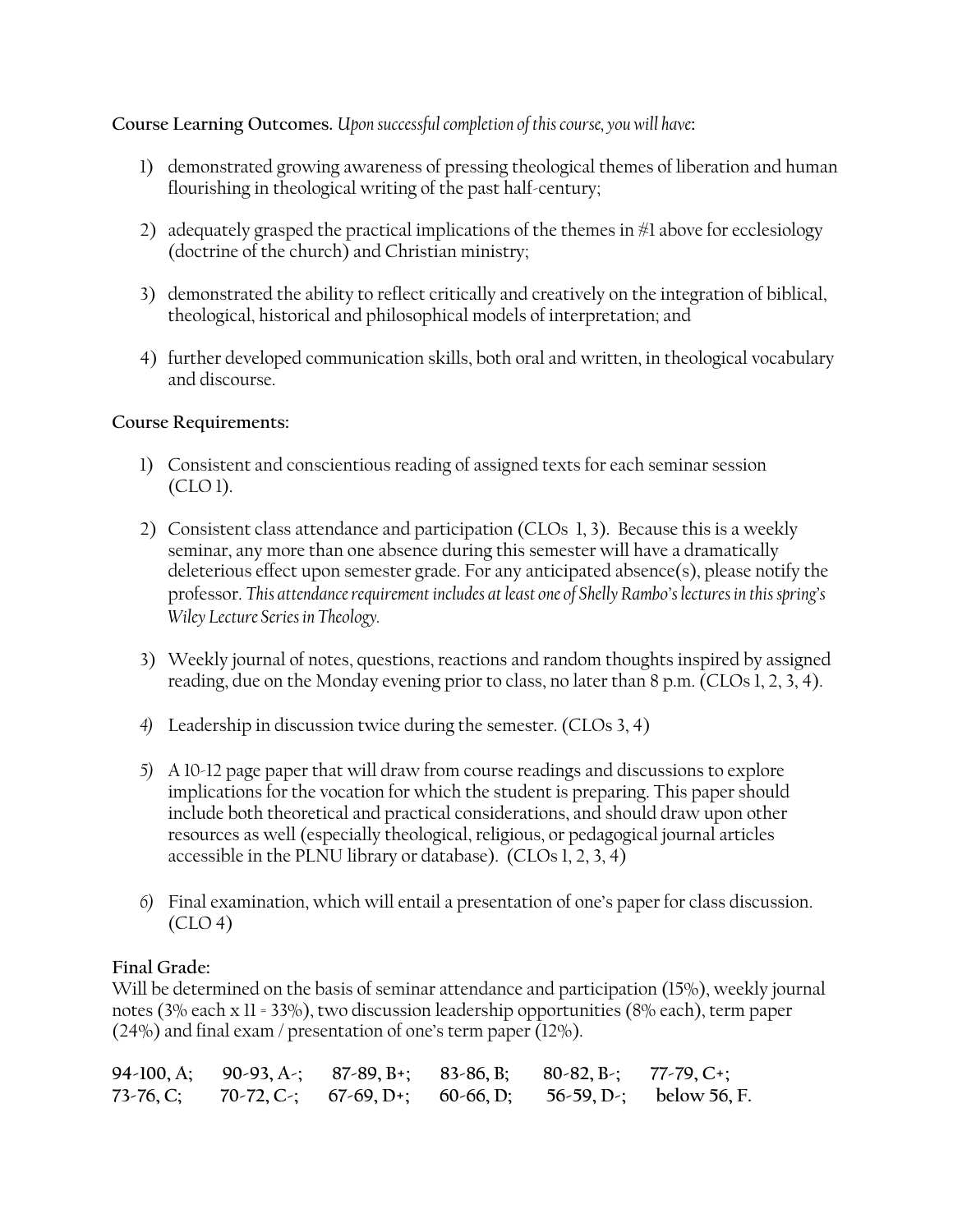**Important Points Regarding Your Writing for this Class:**

- Please keep in mind that grammar, spelling and punctuation all play a critical role in your professor's evaluation of all your papers **(CLO 4). Please avail yourselves of the services of a competent proofreader or the university's tutorial center.**
- **The PLNU School of Theology and Christian Ministry is committed to the full equality and dignity of all people. Recognizing that human beings have often used language in ways that imply the exclusion or inferiority of women and other marginalized people, the department strongly urges students, faculty and staff to avoid sexist and racist language in public discourse, in classroom discussions and especially in their writings.**

## **PLNU Copyright Policy:**

Point Loma Nazarene University, as a non-profit educational institution, is entitled by law to use materials protected by the US Copyright Act for classroom education. Any use of those materials outside the class may violate the law.

## **PLNU Academic Honesty Policy:**

Students should demonstrate academic honesty by doing original work and by giving appropriate credit to the ideas of others. Academic *dis*honesty is the act of presenting information, ideas, or concepts as one's own when in reality they are the results of another person's efforts. A faculty member who believes a situation involving academic dishonesty has been detected may assign a failing grade for that assignment or examination, or, depending on the seriousness of the offense, for the course. Faculty should follow and students may appeal using the procedure in the university Catalog. See [Academic Policies](http://catalog.pointloma.edu/content.php?catoid=18&navoid=1278) for definitions of kinds of academic dishonesty and for further policy information.

## **PLNU Academic Accommodations Policy:**

If you have a diagnosed disability, please contact PLNU's Disability Resource Center (DRC) within the first two weeks of class to demonstrate need and to register for accommodation by phone at 619-849-2486 or by e-mail a[t DRC@pointloma.edu.](mailto:DRC@pointloma.edu) See [Disability Resource Center](http://www.pointloma.edu/experience/offices/administrative-offices/academic-advising-office/disability-resource-center) for additional information.

## **PLNU Attendance and Participation Policy:**

Regular and punctual attendance at all classes is considered essential to optimum academic achievement. If the student is absent from more than 10 percent of class meetings (please note that in summer school, this means two days' worth of classes!), the faculty member can file a written report which may result in de-enrollment. If the absences exceed 20 percent (our four day's worth of classes), the student may be de-enrolled without notice until the university drop date or, after that date, receive the appropriate grade for their work and participation. See [Academic Policies](http://catalog.pointloma.edu/content.php?catoid=18&navoid=1278) in the Undergraduate Academic Catalog.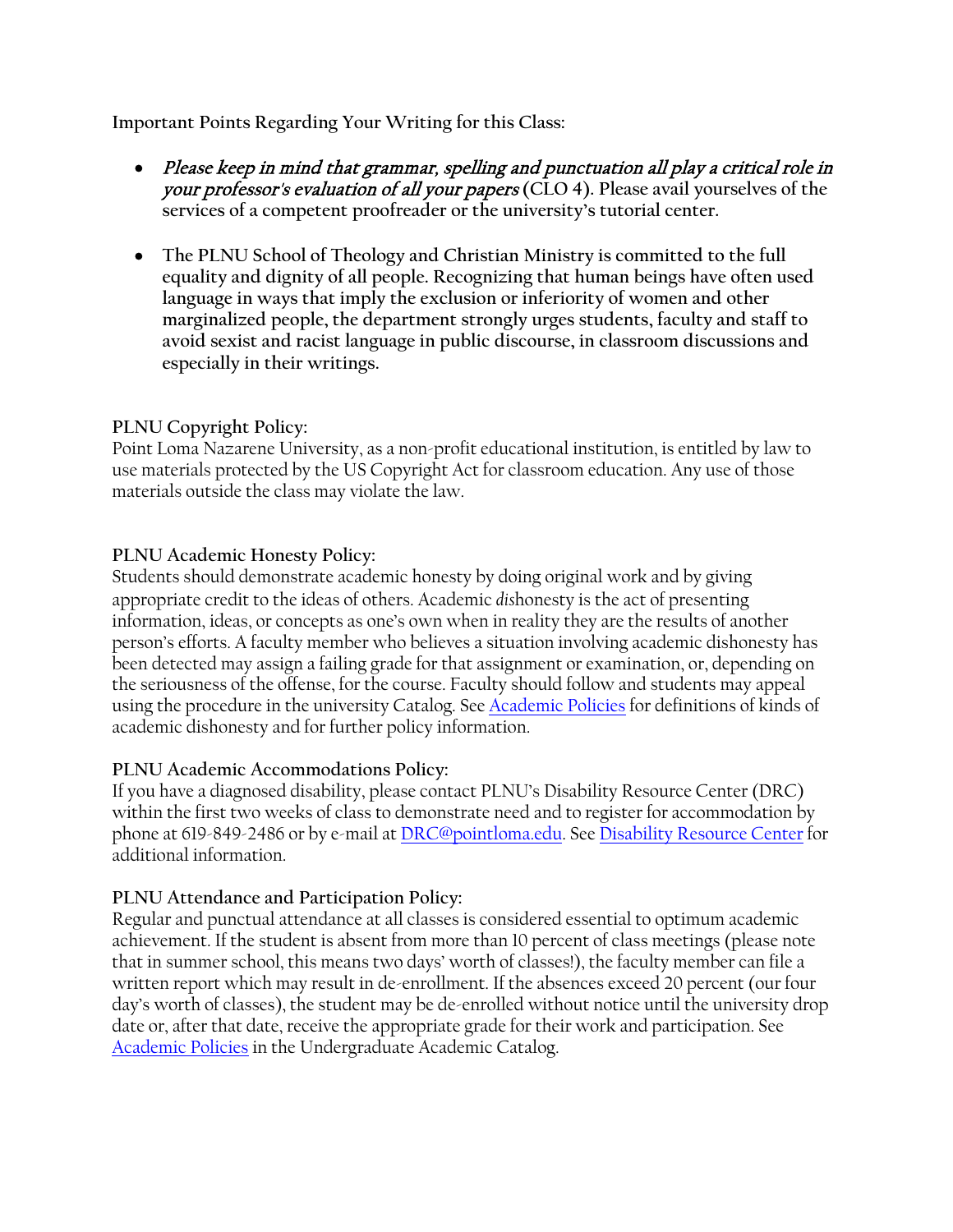#### **Semester Academic Work Policy:**

Please note that when the semester ends, so do all opportunities to work to improve your grade. No last-minute or after-the-fact appeals for extra credit will be even briefly considered.

#### **Please Note the Following:**

- While all students are expected to meet the minimum academic standards for completion of this course as established by the instructor, students with disabilities may require academic accommodations. At Point Loma Nazarene University, students requesting academic accommodations must file documentation with the Disability Resource Center (DRC), located in the Bond Academic Center. Once the student files documentation, the Disability Resource Center will contact the student's instructors and provide written recommendations for reasonable and appropriate accommodations to meet the individual needs of the student. This policy assists the university in its commitment to full compliance with Section 504 of the Rehabilitation Act of 1973, the Americans with Disabilities (ADA) Act of 1990, and ADA Amendments Act of 2008, all of which prohibit discrimination against students with disabilities and guarantees all qualified students equal access to and benefits of PLNU programs and activities.
- Academic dishonesty will not be tolerated. Please consult the school catalog under the heading of Academic Honesty to learn the professor's intended policy regarding student dishonesty regarding academic work. It would be a bare minimum that any student caught cheating or plagiarizing will receive a score of zero for the assignment in question; it is also within the professor's rights simply to fail the student for the course.

## **Course Calendar**

## **January**

16 – Introduction of ourselves and the course; crucial biblical passages for the course's rationale.

*Please note that the readings assigned for the first two weeks are relatively light. I would suggest that a wise course would be to begin, as time and circumstance allow, reading Shelly Rambo's book and keeping journal notes.*

23 – Old Testament problematics. Phyllis Trible, *Texts of Terror.*

30 – New Testament quandaries. Various articles and essays chosen by professor.

## **February**

6 – Shelly Rambo, *Resurrecting Wounds*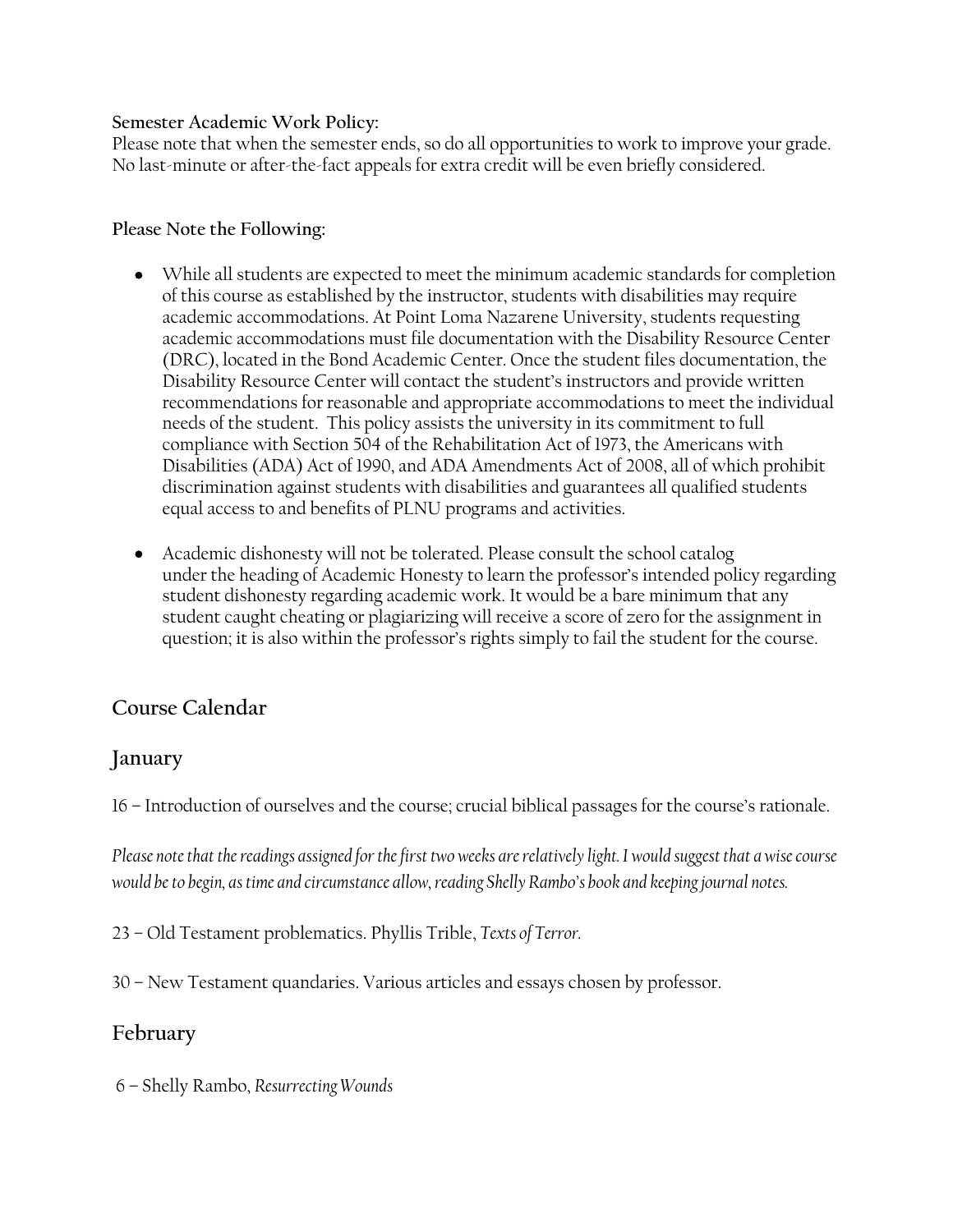#### 13 – finishing Rambo

*Wed – Friday, Feb 14-16: Shelly Rambo's Wiley Lectures:*

## **The 2017-2018 H. Orton Wiley Lectures in Theology**  Guest Lecturer: Dr. Shelly Rambo

*(Associate Professor of Theology, Boston University School of Theology)*

#### **Lecture Series**: Faith in Post-Traumatic Times: Encountering Resurrection Wounds **February 14—16, 2018**

## (all main lectures in Crill Performance Hall)

 --Lecture #1: Lockdown: A Climate of Fear and "Posts" \*Wed. Feb. 14, 2018 11:00-11:50am

--Lecture #2: Seeing Invisible Wounds

\*Wed. Feb. 14, 2018 1:30-2:20pm

--Lecture #3: Touching Invisible Wounds

\*Thurs. Feb. 15, 2018 9:30-10:20am

 $\sim$ Lecture  $\#4$ : Believing in the After-Living \*Fri. Feb. 16, 2018 8:30-9:20am

**\*Additional Event:** *Brewed Awakening Conversation (sponsored by the Center for Justice and Reconciliation)*  on trauma, wounds, trafficking, and recovery-- *Thursday Feb. 15, 2018 @ 3:30pm in Fermanian Conference Center*

20 – Johnson, *Friends of God and Prophets*, 1-93.

27 – Johnson, 94-180.

## **March**

5 – 9 Spring Break (no classes)

13 – Johnson, 181-262